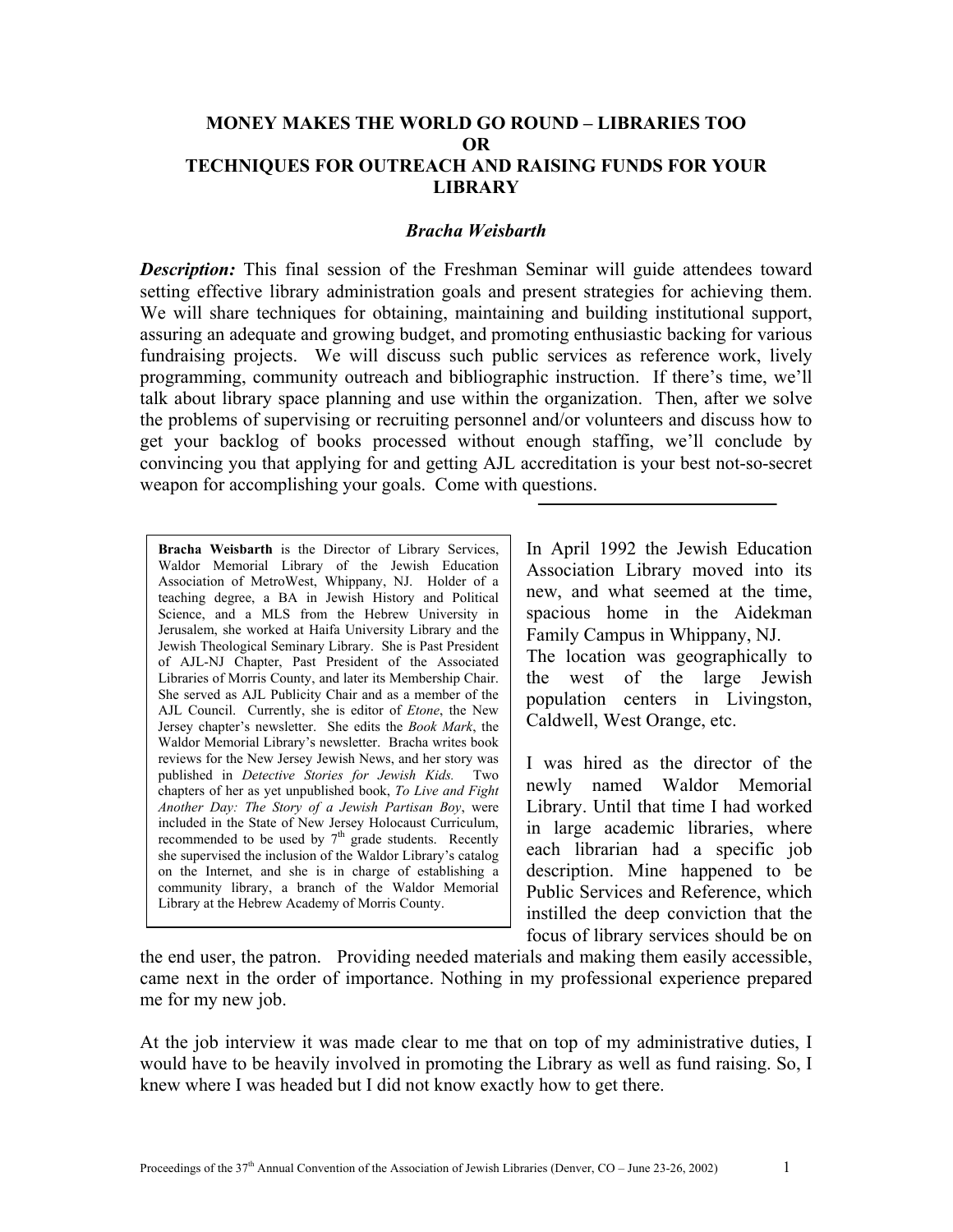Without going into the particulars of moving two libraries from two different locations and consolidating them into one without handling each book twice, the Waldor Library's collection was on the shelves and I was free to assess the needs of this new library. To recognize the Library's immediate needs, and find solutions to fulfilling them, to outline the Library's goals, and create a workable plan to achieve those goals.

What did the Waldor Memorial Library have?

\* Ten thousand volumes, cataloged according to the Library of Congress classification system, thanks to my late colleague Richard Hazen who was dedicated to upholding the highest standards of librarianship, periodicals, audiotapes, 150 videos and a lot of empty shelves.

- \* A well-organized card catalog,
- \* A highly motivated and trained staff.
- \* All expenses for the physical plant and salaries included in the JEA budget.

What did the Library lack?

\* Library users. Up until 1992 the JEA library served a handful of teachers and adult education students.

- \* Recognition of its very existence by the Jewish and general population in the area.
- \* A Library Board
- \* A vision of the Library's mission.
- \* A children's library and a children's librarian
- \* An active Friends of the Library group.
- \* Automation

My list included such items as

\* Establish a Library Board

\* Get to know the MetroWest community, its demographic make-up, geographic location and needs of the community members. A survey to find answers to these questions was indicated, and eventually conducted.

\* Institutional support – get to know the Federation departments and institutions, community leaders, educators and rabbis, determining who among them can be of help in obtaining and maintaining financial support for the library and assuring an adequate and growing budget.

\* Raise funds for acquisition and other Library programs.

\* Establish a Children's Library, find a children's librarian capable of creating an appropriate Jewish children's collection and present various children's programs.

\* Automate the Library, catalog materials and circulate them on-line. The estimated cost for this project was over \$40,000.

\* Double the size of the collection within the next ten years (this was achieved after eight years, consequently, we ran out of shelf-space, so now we needed money to acquire more shelves).

\* Promote the Library and turn it into a Jewish public library – with the best and largest collection in New Jersey.

\* Publish a library news- letter to disseminate news about the Library among its patrons.

\* Create a Waldor Memorial Library web site, which would enable searching our OPAC.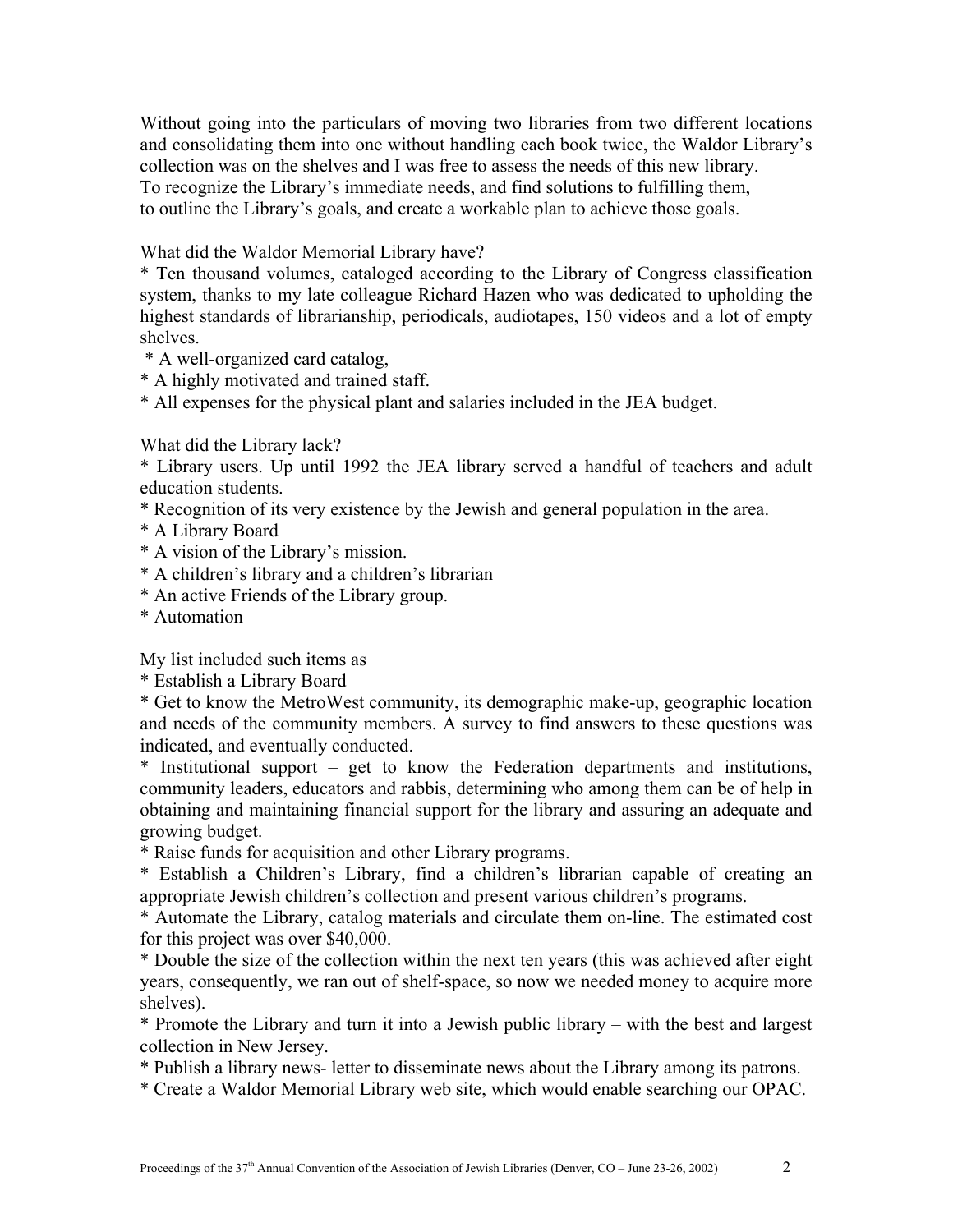As an avid "To Do" list maker, I recall creating a list of 16 items that needed to be done. Some were short term "To Dos" and others were very, very long term, sort of a dream wish list.

Two items on my list appeared to be of major importance and required immediate action. First, we had to fulfill the obligation to serve the community as a full fledged Jewish Public Library, which necessitated reaching out into the community and bringing the Library's existence to the awareness of people in our area. Basically, putting the Waldor Memorial Library on the map.

How do you do that? How do you turn around a library that loaned out only some 150 books per year, to a library with a vastly larger circulation as possible, taking into account that potential users did not know that it existed, and many lived a distance away. This meant that they had to make a relatively long drive in order to get to the library. After all they had public libraries in their own communities, and could borrow a limited number of Judaic materials at the synagogue libraries.

Creating a great Jewish public library, one that serves the needs of a large Jewish and general population with material that can't be obtained elsewhere would be the goal – and would hopefully bring in the users and make it worth their while to travel the distance. In essence we had a closed circle problem: acquiring library users necessitated putting the library on the map, which required an excellent collection, which required funds, which required donors, who in turn had to be made aware that the library existed, and needed their support.

The answer to this problem was Publicity with a capital "P". We had to try to bring the Waldor Memorial Library as much and often as possible into the public eye. Striving for excellence and depth of the Library's collection making it the best and largest in New Jersey was one way of going about it. Reaching out into the community and offering our potential patrons interesting Judaic programs and exhibits was another way. Being ready to speak in synagogues and schools about the Library was yet another means to achieve the goal. The children's librarian went to schools to present story hours and tell them about special children's programs offered by the Library. I was ready and willing to write book reviews for the New Jersey Jewish News, thus establishing a good relation with our local Jewish newspaper.

The second major item on my list was the need to raise funds.

Raising funds for acquisition of new materials for our collection and for presenting programs was of utmost importance. After all, one must bear in mind, that a library is a living entity and the addition of new materials keeps it alive, keeps it from stagnation, and keeps the library users coming because the best collection without users is missing its mission.

On a practical level the time had come to take the first step – to create a Waldor Memorial Library Board. This is a very important step because the right make-up of the board can impact on many of the Library's major decisions. The members of the board should have an ongoing interest in the Library, a love of books, and be able to commit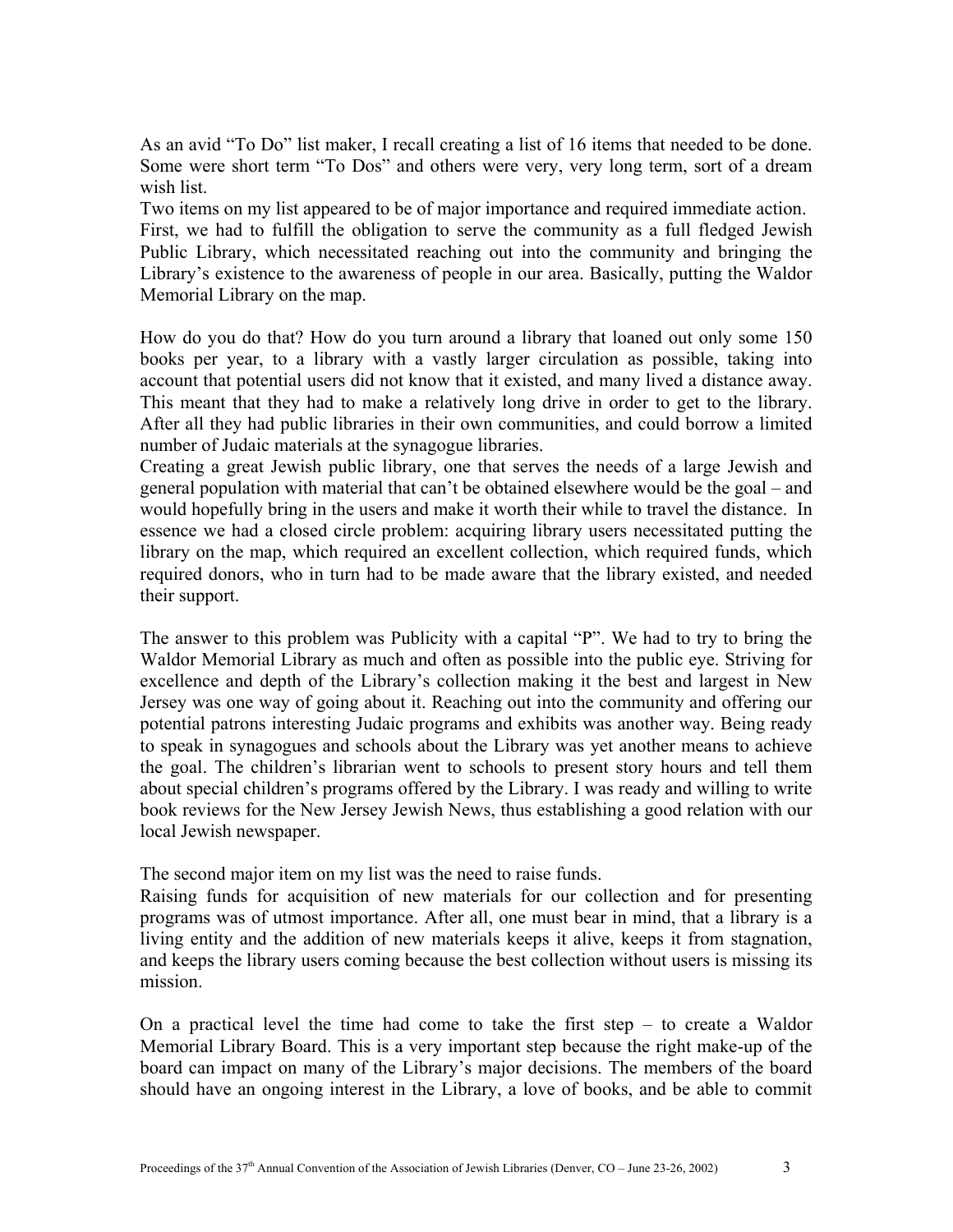financially to support the Library. They should be well versed in the lore and make-up of the community, have influence with the leadership, and possess many other sterling qualities, which will be beneficial to the Library. The right mix of such qualities in different members of the group is essential.

Once our Library Board was created, their duties were discussed and specified. The Board was essentially to act as an advisory body, dealing with formulating effective library goals on the strategic policy level and suggest ways and means to raise funds. It did not however have the mandate of getting involved in day-to-day running of the library, hiring of personnel or acquisition of materials.

Next, the Board formulated the library's Mission Statement, and a Goals and Objectives policy (see enclosed hand out). An acquisition budget was approved and long-range fiveyear development plans, as well as short-range goals, were mapped out. One of the first objectives of the Board was to establish a "Friends of the Library" group. Suggestions for ways to raise money for library acquisitions and programs were made and pursued.

The sub-title of my presentation reads "Techniques for Raising Funds for Your Library." Actually I do not have a magic formula on how to do this. I have no proven magical steps that can be imparted to you on how to find the needed financing. One must remember that raising funds is not a one-person show. It needs the integrated effort of a number of interested parties to locate donors and obtain the needed funds. Therefore, it is advisable to let the members of the board do their share of fund raising as per their standing in the community and their personal abilities. At the same time it is up to the librarian to do his or her share, which needs a lot of personal involvement and hard work. One golden rule should always be observed: work with the board and get their support. Try to execute their suggestions, and report back to them on a regular basis. Altogether it is a good policy to keep good statistical records. My monthly report discloses statistics on the number of patrons who used the Library, how many books and media materials were borrowed, how many teachers used the library's resources, and how many students benefited from that (the ripple effect). Report the monthly income and expenses, how many new books and videos were processed and how many volunteers worked in the library. Produce yearly reports as well, this will help you and your board to appraise what was done during the previous year, and help to appreciate the library's achievements.

Let me share with you a short list of some of the things I had to do, which enabled me to achieve my goals and raise more money for the library.

\* Befriend community leaders and potential patrons.

\* Project as user friendly an image as possible to the patrons and make them feel welcome in the library.

\* Display professional know-how in helping library users. Know your collection to help patrons find what they need.

- \* Establish endowment funds that will contribute money on a regular yearly basis.
- \* Have used book sales and sell tribute cards it all adds to the Library's income.
- \* When needed, learn how to beg and how to be pushy in order to raise more money.